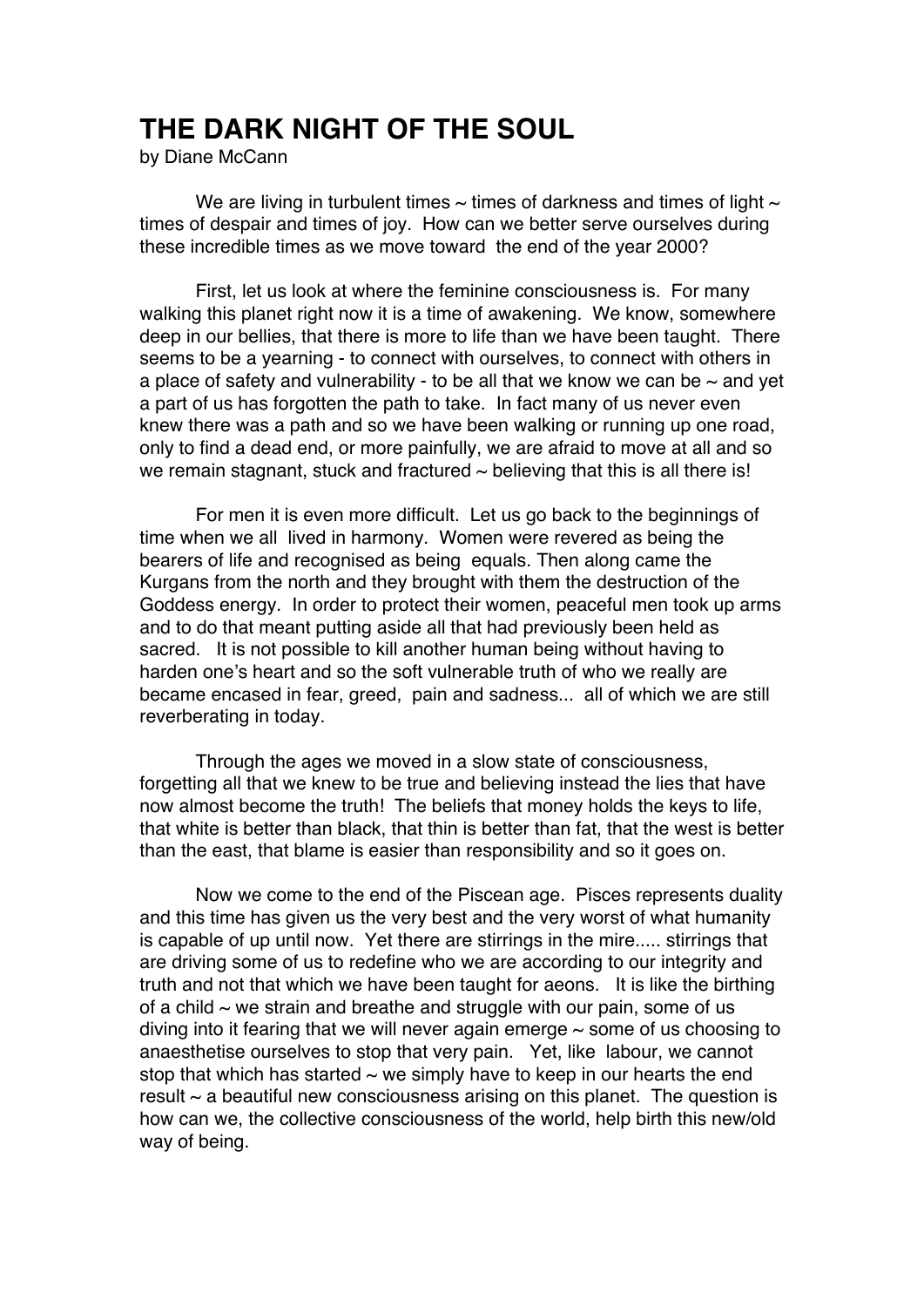As children most of us were trained to be good, do as we were told  $\sim$ you know the scenario. We have layers of conditioning, from our parents, from our church, from school, from our parents and from society. We were given beliefs that no longer serve us.

Boys  $\sim$  be tough, don't cry, be strong, beat your opponent, winning is everything, you have to grow up and provide for your family, the family business will be yours (whether you want it or not), I gave up everything for you to have a good education etc.

Girls  $\sim$  be nice, be good, don't be loud, be a pleaser, look after everyone else first, give more than you receive, women are not as good as men (especially true in European cultures), you have to be married, you have to have children.

Some of us rebelled. Girls made decisions based on whether they wanted to be like their mothers who gave up a lot of who they were and what they could be for their families. The result of this was a loss of power. Some chose to be like their fathers who were strong, tough and "made it" in the world which resulted in isolation and loneliness. Unfortunately attempting to be like anyone else is giving up who we really are... the transition we have to make now is toward different choices and to find the core of ourselves.

This core can be likened to a seed that has lain dormant for thousands of years and now the sun and the water have reached it and it is beginning to crack open. However because the core seed has never seen the light of day it is fragile and doesn't trust itself to grow toward the light. We are still afraid of the deep emotions that have been entrapped. Sadness is not okay because everyone else is acting fine and what will I be if I am not fine? The rage is so deep that most people deny it entirely and yet its very essence affects the way we deal with life (look at the rise of violence and the use of drugs which of course simply serve to anaesthetise ourselves even more). Most of us were not allowed to have these core emotions as they didn't fit our family paradigm and yet they are still there, bubbling like the ancient volcanos and unless dealt with, one day they will explode...... perhaps in the rumbling of a nervous stomach or the cough of a voice waiting to be expressed or the creation of a cancer that eats us from the inside out. Perhaps in depression (anger not expressed) or in the perpetuation of withholding love from our loved ones. Because as children often the truth was met with punishment we learned not to tell the truth - if I tell you what I really think, you - might leave me - won't love me etc. We became such good liars that we have forgotten how to tell the truth, even to ourselves. Think of the TV ad where the woman has the flu and the jingle is "soldier on" and take this medication instead of actually taking care of ourselves by resting our bodies. How many times do you speak with people who have lost someone or something (job, money et al) and you ask how they are  $\sim$  the normal response is "I'm fine".

How do we change the continuing patterns that keep repeating like a hologram through our lives. Many people read the books, listen to the tapes, go to the workshops and because we live in an instant society, expect the results to be instantaneous and ever lasting. When they are not (which they rarely are) they go back into denial and decide they are doomed to live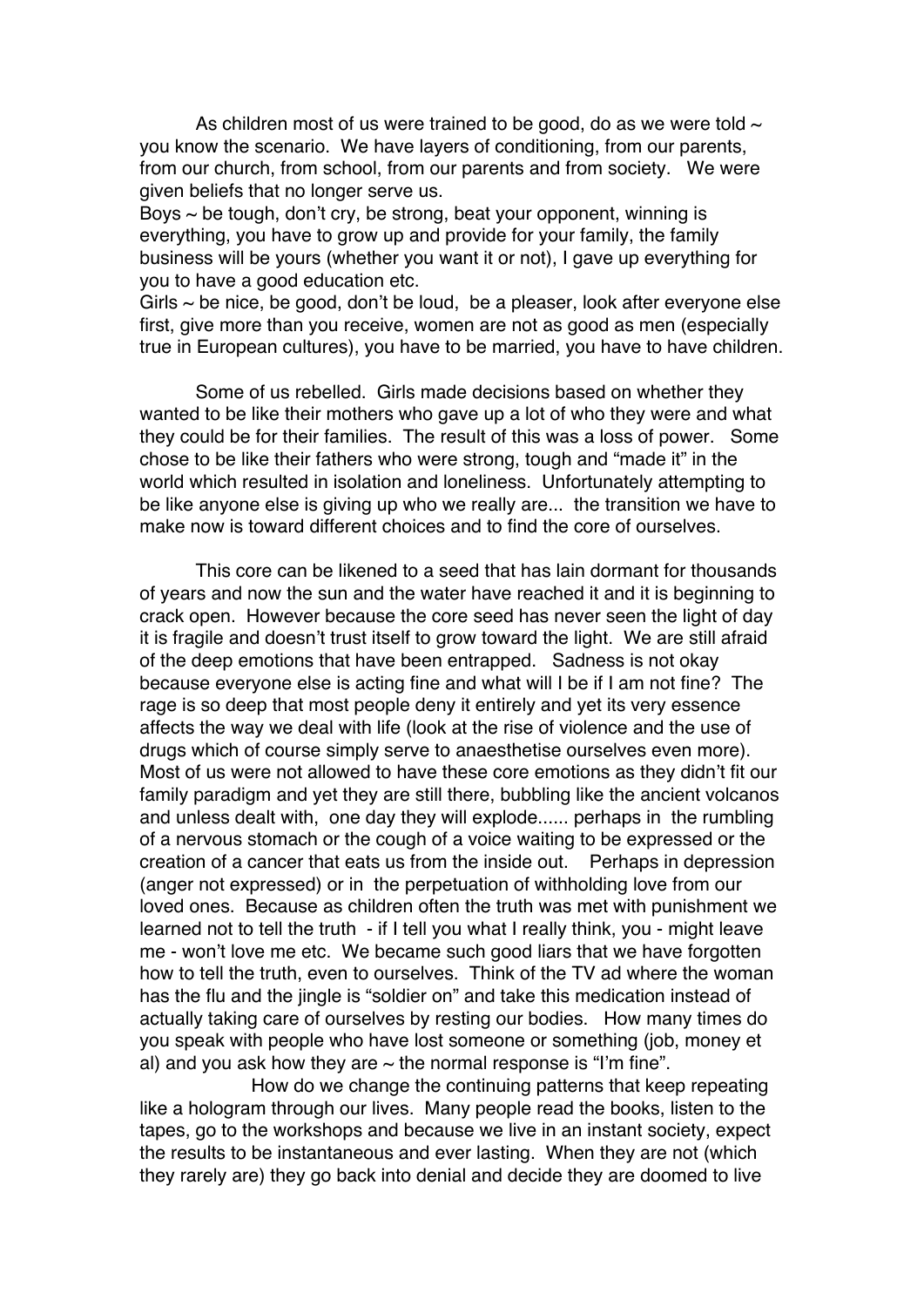this way forever or worse, they make everything wrong and harden their core again. We have to realise that life is a constant dance, sometimes we are moving forward and at others it appears we are moving backward and yet one more turn and we are moving forward again. Plants do not grow without the mixture of both sunshine and rain and so it is in our lives..... we need to embrace our sunshine days and our rainy days with equal acceptance, recognising both as necessary forces toward our growth and healing. Perhaps we should have tatooed on our hands "It is not what happens to you it is how you deal with what happens". The challenge of course is because we spend vast amounts of time in denial (as Sark says in her wonderful book - Denial is not a river in Egypt) that we rarely dip into the pit of our pain and investigate the truth about a situation. We deny the dark side of our soul, fearing it beyond all else.

What is the dark night of the soul? It is a place which most of us will at some point descend into  $\sim$  some for moments and some for what seems like forever in our quest for wholeness. It is the deep sadness of a broken relationship. It is the shame that holds us tight in our bodies. It is the feeling of abandonment from parents who couldn't give us what we needed even though it was all they had to give. It is the rage inside over the rape of our sisters. It is the abhorrence of child abuse. It is the fear of the movement toward death through disease or the grief that comes from death of a loved one. It is the hopelessness at the avaricious destruction of our planet . What we have failed to understand is that it is a natural place of transition  $\sim$ somewhere we can consciously choose to descend into. Like all of the legends and stories of old, all the heroes went there, not necessarily consciously but to the abyss they went: The Fisher King, Odysseus, Snow White when taken to the forest to be killed by the huntsman. Dorothy when she set off on her legendary sojourn to Oz. Surely if we are to see with eyes of truth we would recognise in these stories our need to allow the descent with grace, knowing that we will return to the light of day, wiser and more in touch with our truth. Then the journey will be compete and we will receive the prize - the kingdom of our Self.

 To be with oneself in whatever state of being that finds us needs to be acceptable. If it is anger, be with that anger, look to see where it originated from  $\sim$  anger is not getting what you want, so what do you really want? If it is sadness go into it with a passion and be there acknowledging it and allowing it. Know that there are acceptable ways of expressing every emotion (preferably not dumping it onto someone else). Scream, yell, rant, rave, sob  $\sim$ feel those emotions for they are what keep you alive and in their expression comes more life. Sacred Circles have been used for centuries for exactly those purposes. The tenet of a circle is a safe place where you can be validated for the truth of who you are. As men and women on this planet we need to create for ourselves a space where we can be with others and acknowledge our emotions, knowing that we won't be judged or rejected. In that acceptance comes our safety  $\sim$  our willingness to venture a little deeper into the recesses of our being. Like the breath, some days it is gentle and